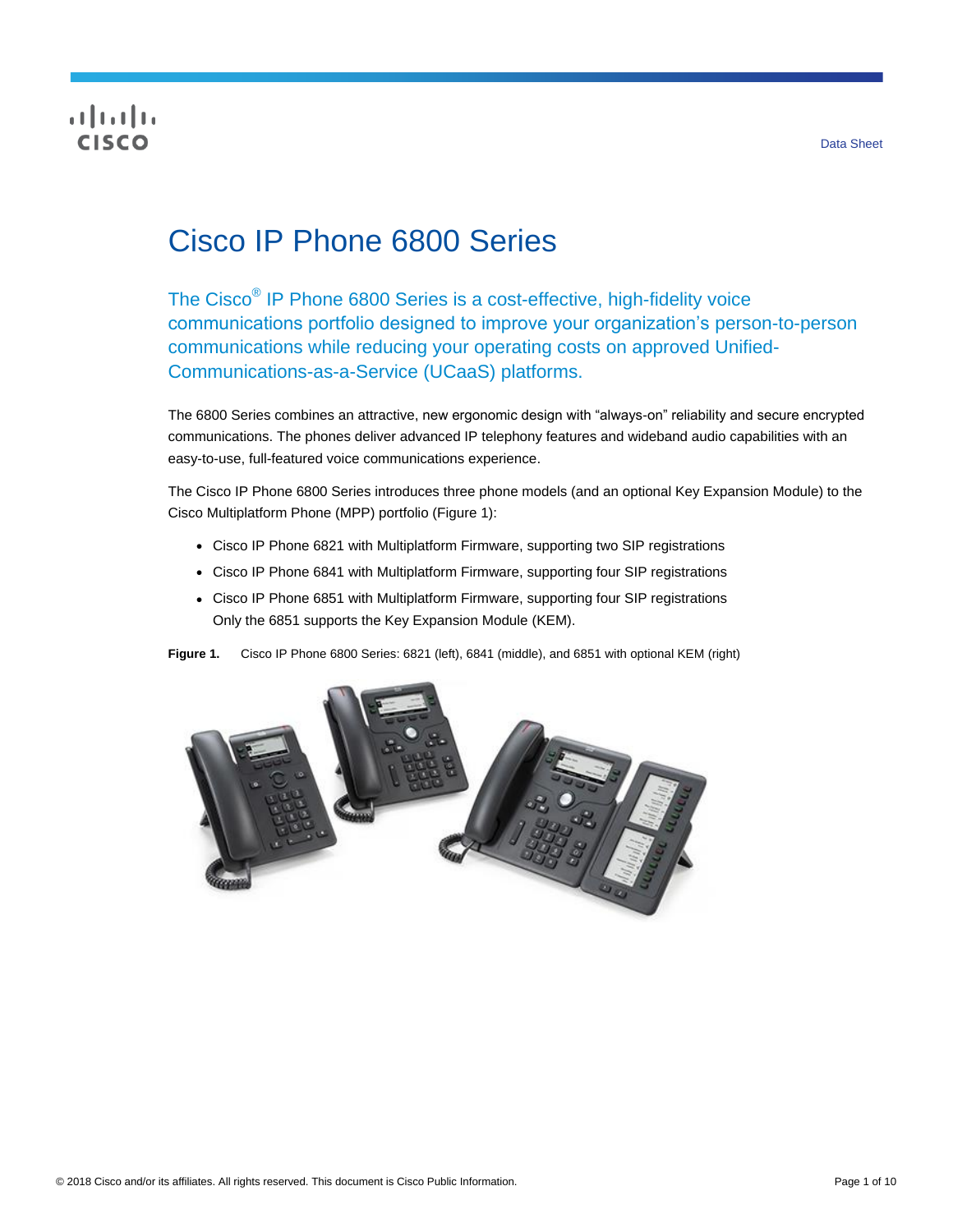#### Cisco IP Phone 6800 Series product overview

The line buttons on each model are fully programmable. You can set up line buttons to support either SIP registrations, or call features, such as speed dialing. You can also boost productivity by handling multiple calls for each SIP registration, using the multiple-calls-per-line appearance feature. Tricolor LEDs on the line buttons support the calling features and make the phone simple to use.

Fixed function buttons on the 6800 series phones give you one-touch access to service, messaging, directory, hold/resume, transfer, and conference features. A full-duplex speakerphone lets you set up clear multiparty conferences for flexible, productive collaboration. There are fewer fixed function buttons available on the 6821 than on the 6841 and 6851 (see Table 1 for details).

The Cisco IP Phone 6800 Series maintains the same usability standards and standards for a context-sensitive user experience as the Cisco IP Phone 7800 Series. The 6821 IP phone has a 2.5-inch (240x120-pixel) grayscale display with white backlighting for easy reading. The 6841 and 6851 IP phones each have a high-resolution 3.5 inch (396x162-pixel) grayscale display with white backlighting. Localized language support is available for global users. See Table 6 for a list of available languages.

The 6800 Series is also energy-efficient and eco-friendly, to support green initiatives. The 6821 and 6851 support Power over Ethernet (PoE) Class 2. The 6821, 6841, and 6851 are Energy Star certified. The 6841 and 6851 support a power-save option that reduces power consumption during off-hours, saving costs by increasing energy efficiency.

The 6800 Series is ideal for businesses that want to update their phone systems from traditional analog or digitalbased systems to an IP communications system with supported multiplatform call control systems.

## Cisco IP Phone 6800 Key Expansion Module product overview

The Cisco IP Phone 6800 Key Expansion Module (KEM) extends the capabilities of the Cisco IP Phone 6851 with additional buttons. This module adds 14 physical buttons along with access to 14 additional buttons via the page buttons, for a total of 28 additional buttons. The KEM supports the Programmable Line Key (PLK) function, but does not support any SIP registrations. Calls may be monitored and answered using the PLK function, but calls may not initiated from the KEM. The 6851 IP phone supports one KEM only.

The 6800 KEM comes with a foot stand and cable to connect it directly to the base device in a traditional side-byside configuration (Figure 2).



**Figure 2.** Cisco IP Phone 6800 Key Expansion Module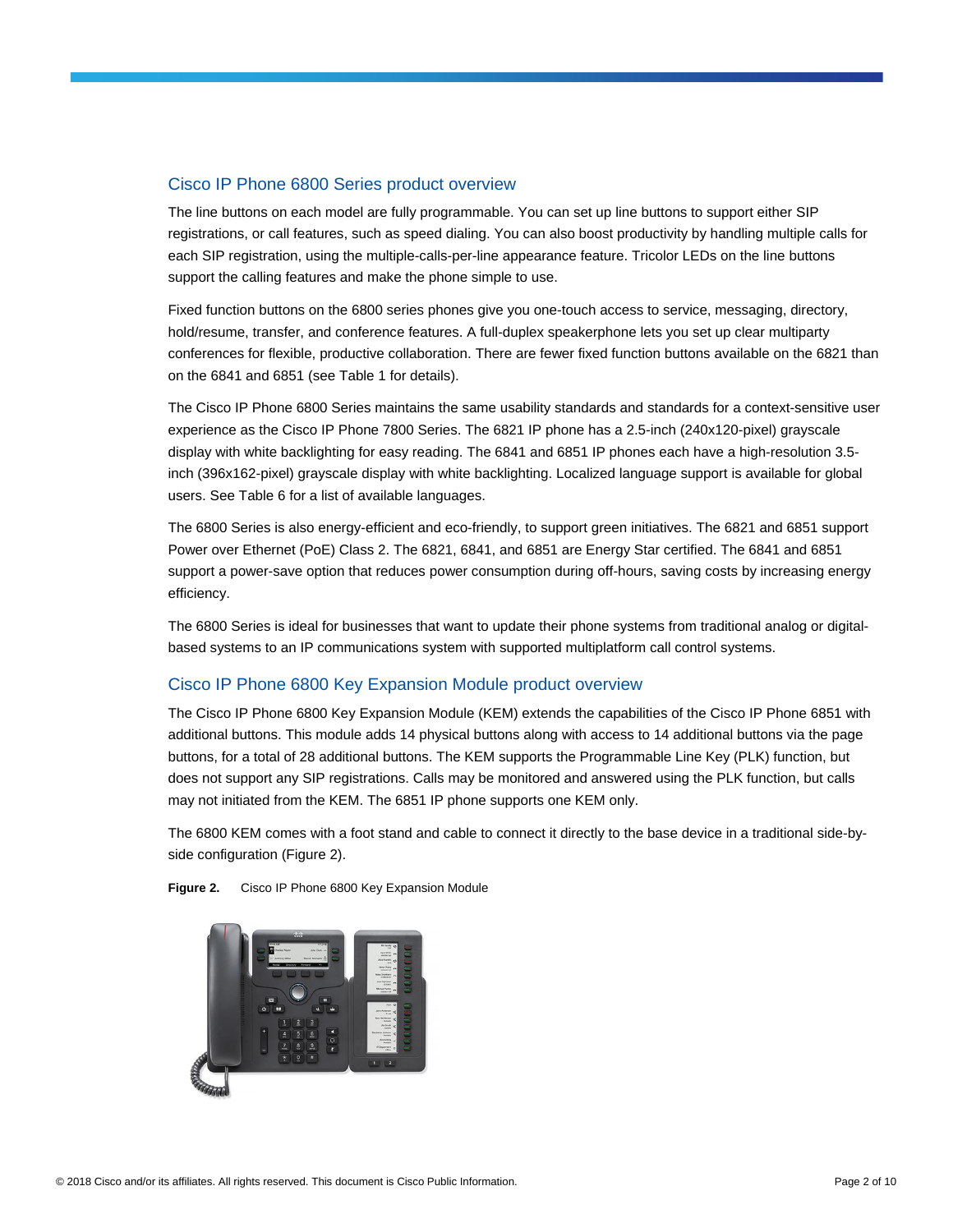### Cisco IP Phone 6800 Series features and benefits

Table 1 lists the features and benefits of the Cisco IP Phone 6800 Series.

**Table 1.** Cisco IP Phone 6800 Series features and benefits

| <b>Feature</b>                  | <b>Benefits</b>                                                                                                                                                                                                                                                                                                                                                                                                                                                                                                                                                                                                                                                                                                                                                                                                                                                                   |
|---------------------------------|-----------------------------------------------------------------------------------------------------------------------------------------------------------------------------------------------------------------------------------------------------------------------------------------------------------------------------------------------------------------------------------------------------------------------------------------------------------------------------------------------------------------------------------------------------------------------------------------------------------------------------------------------------------------------------------------------------------------------------------------------------------------------------------------------------------------------------------------------------------------------------------|
| <b>Hardware features</b>        |                                                                                                                                                                                                                                                                                                                                                                                                                                                                                                                                                                                                                                                                                                                                                                                                                                                                                   |
| Ergonomic design                | • An easy-to-use interface that provides a traditional telephony-like user experience.                                                                                                                                                                                                                                                                                                                                                                                                                                                                                                                                                                                                                                                                                                                                                                                            |
| <b>Graphical display</b>        | • 6821: White backlit, grayscale, 2.5-in. (6.4-cm) 240 x 120-pixel display.<br>• 6841 and 6851: White backlit, grayscale, 3.5-in. (9-cm) 396 x 162-pixel display.<br>• Scrollable access to calling features and text-based XML applications.                                                                                                                                                                                                                                                                                                                                                                                                                                                                                                                                                                                                                                     |
| <b>Handset</b>                  | • 6821: Narrowband audio handset connected through an RJ-9 port.<br>• 6841 and 6851: Ship with a narrowband audio handset connected through an RJ-9 port. An<br>optional wideband audio handset is sold separately for these models only.<br>• All 6800 series handsets are Hearing-Aid-Compatible (HAC) and meet Federal Communications<br>Commission (FCC) loudness requirements for the Americans with Disabilities Act (ADA). You<br>can meet Section 508 loudness requirements by using industry-standard inline handset<br>amplifiers such as Walker Equipment W-10 or CE-100 amplifiers. The dial pad on all 6800 series<br>models is also ADA-compliant.<br>• The 6800 series handsets produce a magnetic field that attracts small metallic objects such as<br>pins and staples. To avoid possible injuries, do not keep small metallic objects close to the<br>handset. |
| <b>Headset</b>                  | • The analog headset jack is a wideband-capable RJ-9 audio port for the 6821, 6841, and 6851<br>models.                                                                                                                                                                                                                                                                                                                                                                                                                                                                                                                                                                                                                                                                                                                                                                           |
| <b>Backlit indicator</b>        | • 6821: Backlit line buttons and a message waiting indicator; uses icons on the LCD to indicate<br>activation of the headset, mute, and select buttons.<br>• 6841 and 6851: Backlit indicators on the audio path buttons (handset, headset, and<br>speakerphone), select, line, and message waiting buttons.                                                                                                                                                                                                                                                                                                                                                                                                                                                                                                                                                                      |
| <b>Volume control</b>           | • A volume-control toggle provides easy decibel-level adjustments of the handset, monitor<br>speaker, and ringer.                                                                                                                                                                                                                                                                                                                                                                                                                                                                                                                                                                                                                                                                                                                                                                 |
| <b>Full-duplex speakerphone</b> | • A full-duplex speakerphone gives you flexibility in placing and receiving calls. For added security,<br>the Audible Dual-Tone Multi-frequency (DTMF) tones are masked when the speakerphone mode<br>is used.                                                                                                                                                                                                                                                                                                                                                                                                                                                                                                                                                                                                                                                                    |
| Single-position foot stand      | • The foot stand holds the phone in a single position, making the display easy to view and the<br>buttons easy to use while sitting down. You can remove the foot stand for wall mounting. There<br>are mounting holes located on the back of the phone.                                                                                                                                                                                                                                                                                                                                                                                                                                                                                                                                                                                                                          |
| <b>Wall-mountable</b>           | • 6821: Can be mounted directly to the wall using woodscrews and anchors for drywall.<br>• 6841 and 6851: Can be wall-mounted using the optional 6800 Series wall-mount kit<br>(sold separately).                                                                                                                                                                                                                                                                                                                                                                                                                                                                                                                                                                                                                                                                                 |
| <b>Electronic hook switch</b>   | • 6851 only: Electronic hookswitch headset support via its auxiliary port.                                                                                                                                                                                                                                                                                                                                                                                                                                                                                                                                                                                                                                                                                                                                                                                                        |
| Keys                            | • The 6821, 6841, and 6851 have:<br>∘ Lines<br>∘ Soft keys<br>• Two-way navigation and select<br>○ Service<br>◦ Standard key pads<br>• Volume control toggle<br>○ Speakerphone, headset, and mute<br>• Additionally, the 6841 and 6851 have:<br>• Hold/resume, transfer, and conference<br>○ Messaging, Directory                                                                                                                                                                                                                                                                                                                                                                                                                                                                                                                                                                 |
| <b>Ethernet cables</b>          | • The 6821, 6841, and 6851 support the following Ethernet cables:<br>○ Category 3, 5, 5e, and 6 for 10-Mbps cables with 4 pairs<br><sup>o</sup> Category 5, 5e, and 6 for 100-Mbps cables with 4 pairs<br>• Additionally, the 6841 and 6851 support:<br>○ Category 3, 5, 5e, and 6 for 1000-Mbps cables with 4 pairs                                                                                                                                                                                                                                                                                                                                                                                                                                                                                                                                                              |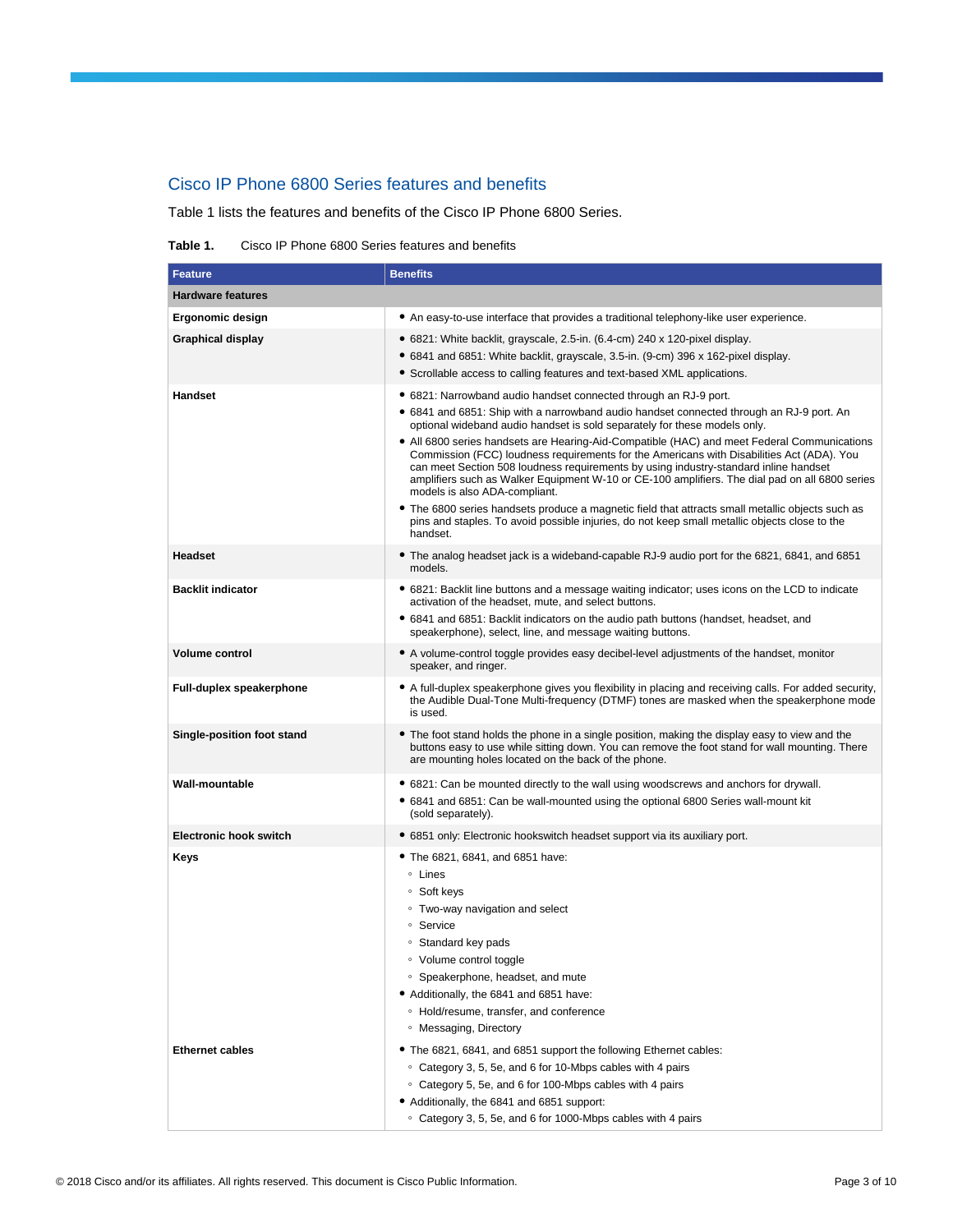| Feature                          | <b>Benefits</b>                                                                                                                                                                         |
|----------------------------------|-----------------------------------------------------------------------------------------------------------------------------------------------------------------------------------------|
| <b>Power features</b>            |                                                                                                                                                                                         |
| <b>IEEE PoE Class 2</b>          | • The 6821 and 6851 support IEEE 802.3af PoE (Class 2); power consumption does not exceed<br>6.49W.<br>• The 6841 supports wall power only through an included, regional power adapter. |
| Power adapter with country clips | • 6800 Series regional power adapters are available for powering the 6821, 6841, and 6851 when<br>used in non-PoE deployments.                                                          |
| Cisco power injector             | • The 6851 is compatible with the Cisco Unified IP Phone Power Injector (CP-PWR-INJ), and with<br>the Cisco Aironet <sup>®</sup> Power Injector (AIR-PWRINJ5=).                         |

## Cisco IP Phone 6800 Key Expansion Module features and benefits

Table 2 lists the features and benefits of the Cisco IP Phone 6800 Key Expansion Module.

| Table 2. |  | Cisco IP Phone 6800 Key Expansion Module features and benefits |
|----------|--|----------------------------------------------------------------|
|----------|--|----------------------------------------------------------------|

| <b>KEM</b> feature                   | <b>Benefits</b>                                                                                                                                                                                                                    |  |
|--------------------------------------|------------------------------------------------------------------------------------------------------------------------------------------------------------------------------------------------------------------------------------|--|
| <b>Illuminated buttons</b>           |                                                                                                                                                                                                                                    |  |
| Off (dark)                           | Button is not configured                                                                                                                                                                                                           |  |
| Green, steady                        | Configured correctly and is in the idle state                                                                                                                                                                                      |  |
| Red, steady                          | In use and has an active call on it or has a parked call                                                                                                                                                                           |  |
| Amber, flashing                      | A configuration error has occurred for this button                                                                                                                                                                                 |  |
| <b>Illuminated page buttons</b>      |                                                                                                                                                                                                                                    |  |
| Off (dark)                           | Page not in focus                                                                                                                                                                                                                  |  |
| Green, steady                        | Page in focus                                                                                                                                                                                                                      |  |
| Amber, flashing                      | Page not in focus, with one or more alerting or on-hold calls present on page                                                                                                                                                      |  |
| Hardware and power-saving features   |                                                                                                                                                                                                                                    |  |
| <b>Graphical display</b>             | Two 3.5-in (9-cm) grayscale backlit LCD displays, 160 x 270 resolution                                                                                                                                                             |  |
| Directory number and feature buttons | The module has 14 physical buttons (28 using page keys)                                                                                                                                                                            |  |
| Page buttons                         | Use the 2 page buttons to access each page of 14 buttons and provide phone status                                                                                                                                                  |  |
| Power save mode                      | When the Cisco IP Phone 6851 is placed in power save mode, the 6800 KEM is also placed in power<br>save mode. Pressing the select button while the phone and KEM are in power save mode will restart<br>both the phone and the KEM |  |

#### Supported features

Table 3 lists the features supported in the multiplatform phone firmware.

**Table 3.** Features supported in the multiplatform phone firmware

| Feature        | <b>Detail</b>                                                                                                                                                                                                                                                                                                                                                                                                                                              |
|----------------|------------------------------------------------------------------------------------------------------------------------------------------------------------------------------------------------------------------------------------------------------------------------------------------------------------------------------------------------------------------------------------------------------------------------------------------------------------|
| Audio          | • Codecs: G.711 (A-law and $\mu$ -law), G.722.2, G.722, G.729 (a, b, ab), ILBC, iSAC, OPUS<br>• DTMF: In-band, out-of-band (RFC 2833), and SIP INFO<br>• MOS Score Reporting (Telchemy)                                                                                                                                                                                                                                                                    |
| <b>Network</b> | • MAC address (IEEE 802.3)<br>• SIP protocol support (RFC 3261 and companion RFCs)<br>• IPv4 (RFC 791)<br>• IPV6 (RFC 2460): System Interoperability Testing Required<br>• DNS: A record (RFC 1706), SRV record (RFC 2782)<br>• Dynamic Host Configuration Protocol (DHCP) (RFC 2131)<br>• Simple Network Time Protocol (SNTP) (RFC 2030)<br>• Network Address Translation (NAT) traversal, serial tunnel (STUN)<br>• User Datagram Protocol (UDP) and TCP |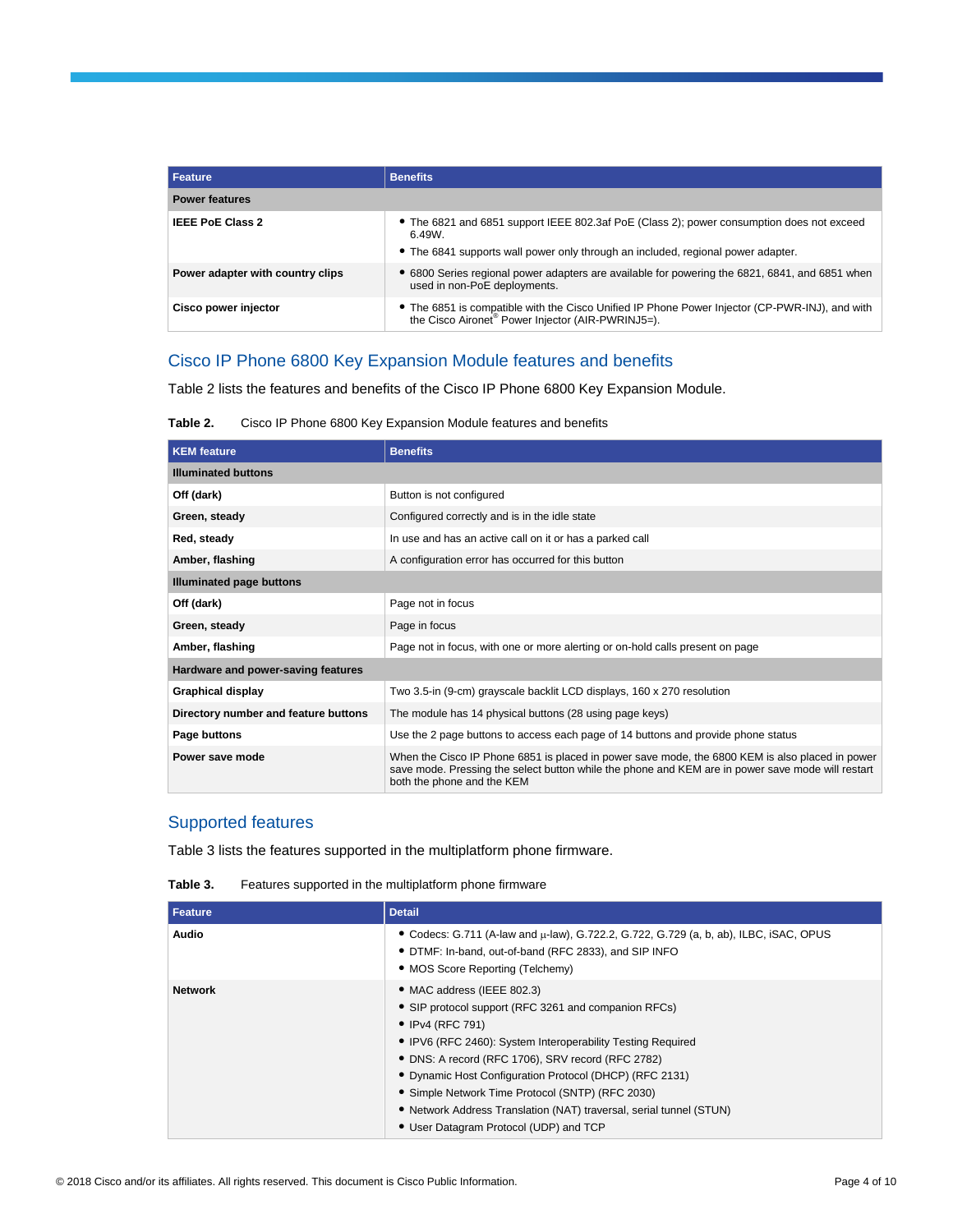| <b>Feature</b>                  | <b>Detail</b>                                                                                                               |
|---------------------------------|-----------------------------------------------------------------------------------------------------------------------------|
|                                 | • Link Layer Discovery Protocol (LLDP)                                                                                      |
|                                 | • Cisco Discovery Protocol                                                                                                  |
|                                 | • TR.69 provisioning: System Interoperability Testing Required                                                              |
| <b>Security</b>                 | • Certificates                                                                                                              |
|                                 | • Image authentication                                                                                                      |
|                                 | • File authentication                                                                                                       |
|                                 | • 802.1X authentication                                                                                                     |
|                                 | • Transport Layer Security (TLS)                                                                                            |
|                                 | • Media encryption via Secure Real-Time Transport Protocol (SRTP) with Advanced Encryption<br>Standard (AES-128 or AES-256) |
|                                 | • Signaling encryption using TLS with AES-128 or AES-256                                                                    |
|                                 | • Encrypted configuration files                                                                                             |
|                                 | • Digest authentication                                                                                                     |
|                                 | • Password login                                                                                                            |
|                                 | • HTTPs secure provisioning                                                                                                 |
|                                 | • Mandatory/Optional Secure call                                                                                            |
| <b>Applications</b>             | • Cisco XML Services Interface (XSI)                                                                                        |
|                                 | • Cisco UC-One Presence                                                                                                     |
| Call control and audio features | $\bullet$ Busy Lamp Field (BLF) <sup>1</sup>                                                                                |
|                                 | • Call back on busy                                                                                                         |
|                                 | • Call blocking - anonymous and selective                                                                                   |
|                                 | • Call conferencing $-$ hosted (N-party) <sup>1</sup>                                                                       |
|                                 | • Call conferencing - local 3-way                                                                                           |
|                                 | • Call forwarding – unconditional, no answer, on busy                                                                       |
|                                 | • Call hold                                                                                                                 |
|                                 | • Call pickup - selective and group1                                                                                        |
|                                 | $\bullet$ Call park and unpark <sup>1</sup>                                                                                 |
|                                 | • Call transfer – attended or blind                                                                                         |
|                                 | • Call waiting                                                                                                              |
|                                 | • Caller ID name and number and outbound caller ID blocking                                                                 |
|                                 | • Caller ID mapping for incoming calls                                                                                      |
|                                 | • Configurable dial/numbering plan support with inter-digit timers – per line                                               |
|                                 | • Configurable supplementary services soft keys                                                                             |
|                                 | • Distinctive ringing based on calling and called number                                                                    |
|                                 | • Do not disturb                                                                                                            |
|                                 | • Extension mobility/hot-desking <sup>1</sup>                                                                               |
|                                 | $\bullet$ Group paging                                                                                                      |
|                                 | $\bullet$ Hoteling <sup>1</sup>                                                                                             |
|                                 | $\bullet$ Intercom <sup>1</sup>                                                                                             |
|                                 | • Individual volume setting per audio path (headset, handset, or speaker)                                                   |
|                                 | • Multicast paging                                                                                                          |
|                                 | • Music on hold <sup>1</sup>                                                                                                |
|                                 | • Outbound caller ID blocking                                                                                               |
|                                 | • Visual Voice Message Waiting Indicator (VMWI)                                                                             |
|                                 | • Shared/bridge line appearance <sup>1</sup>                                                                                |
|                                 | • Supplementary services feature activation codes                                                                           |

 $\overline{\phantom{a}}$ 

 $1$  Feature requires support by the registered multiplatform call control system.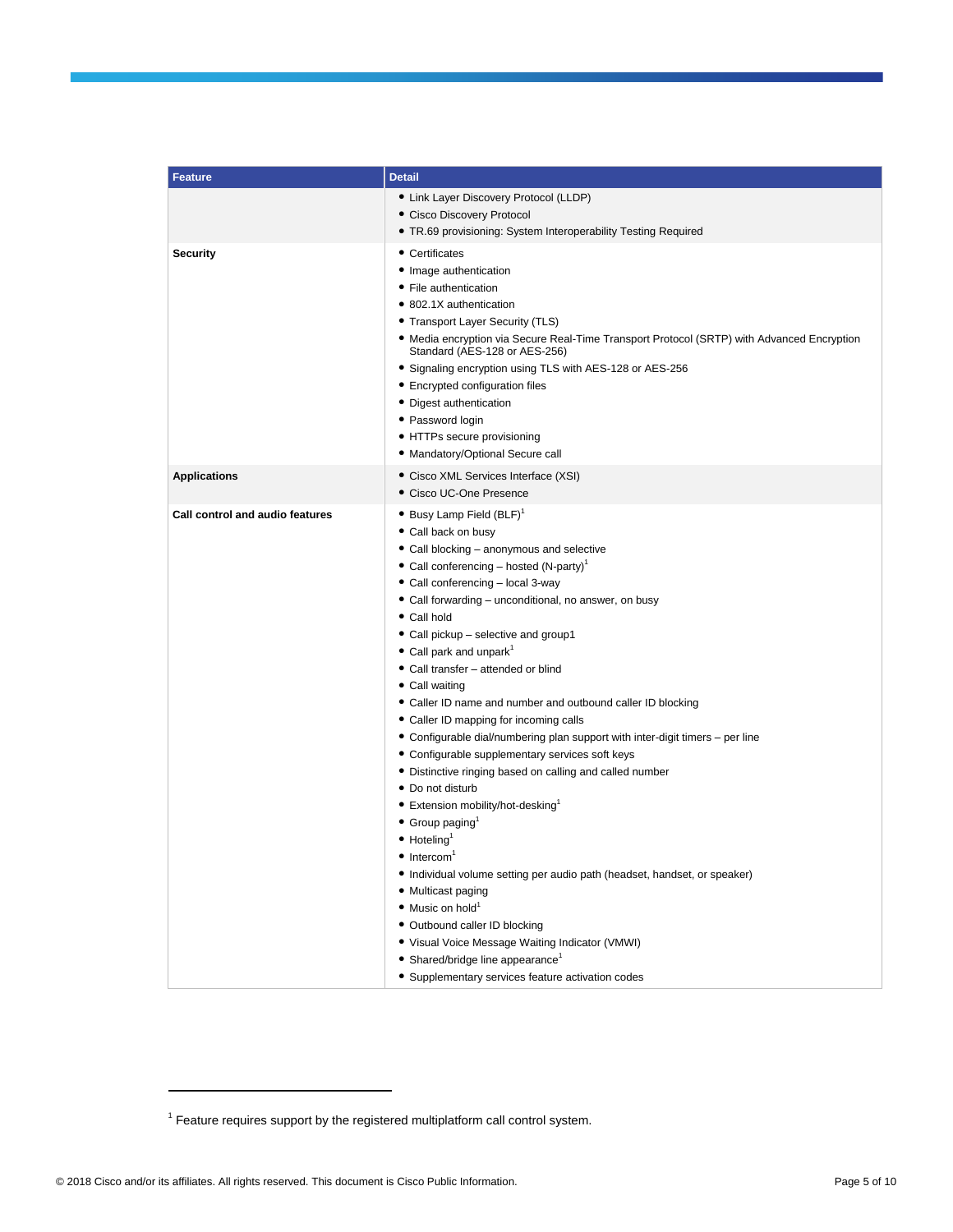| Feature          | <b>Detail</b>                                                                                                                                                                                              |
|------------------|------------------------------------------------------------------------------------------------------------------------------------------------------------------------------------------------------------|
| <b>Directory</b> | • Local phonebook<br>• XML/Lightweight Directory Access Protocol (LDAP) remote directory<br>• Broadsoft directory<br>• Intelligent search<br>• Call history<br>• Reverse address lookup in all directories |
| Management       | • Configuration: Browser, phone, auto-provision<br>• Auto-provision via TFTP, HTTP, or HTTPs for mass deployment<br>• Packet capture, Problem Reporting Tool (PRT) and upload of PRT                       |

#### Platform support

Table 4 lists the platforms supported by the multiplatform phone firmware.

**Table 4.** Supported platforms

| <b>Platforms supported</b>  | <b>Certifications</b>                                                                                                     |
|-----------------------------|---------------------------------------------------------------------------------------------------------------------------|
| <b>Asterisk</b>             | Interoperability Tested - Release (1.8+)                                                                                  |
| <b>Broadsoft Broadworks</b> | Interoperability Tested and Certified – Releases 19sp1, 20sp1, 21sp1, 22sp1                                               |
| <b>Broadcloud</b>           | Interoperability Tested and Certified                                                                                     |
| <b>Centile</b>              | 6821: Support with Centile is road mapped.<br>6841 and 6851: Interoperability Tested and Certified – Release Istra SP 9.2 |
| <b>Metaswitch</b>           | Interoperability Tested and Certified - Release 9.3<br>Interoperability Tested - Release 9.4 for 6821                     |

#### Session border controller support

Table 5 lists the session border controllers supported by the multiplatform phone firmware.

**Table 5.** Supported session border controllers

| Session border controllers  |  |
|-----------------------------|--|
| EdgeMarc                    |  |
| <b>Metaswitch Perimeter</b> |  |
| Oracle/Acme                 |  |
| <b>Sonus 5100</b>           |  |

#### **Licensing**

All Cisco IP Phone 6800 Series models are covered by the Cisco End User License Agreement at [https://www.cisco.com/go/eula.](https://www.cisco.com/go/eula)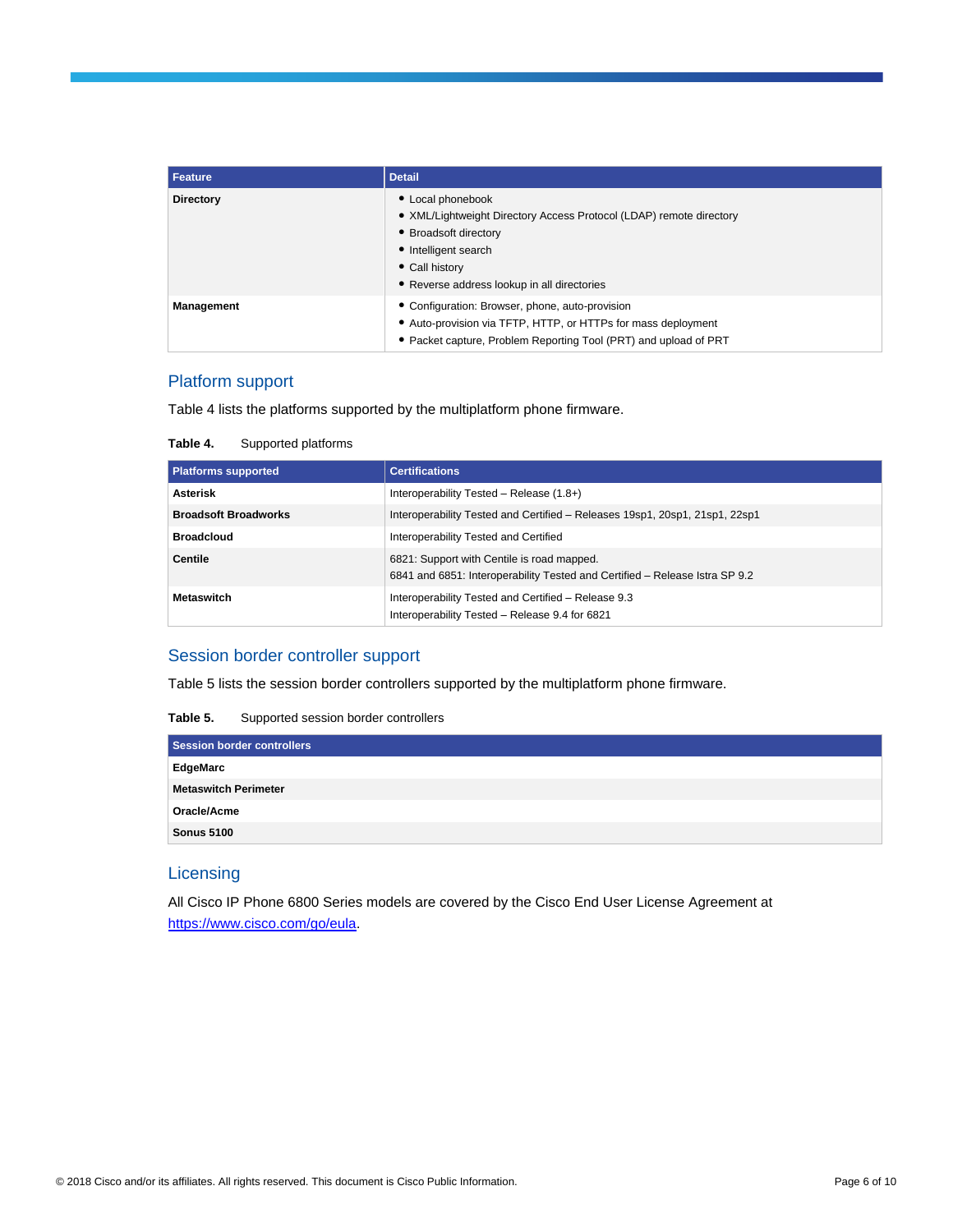## Product specifications

Table 6 lists the features and specifications of the Cisco IP Phone 6800 Series.

**Table 6.** Features and specifications

| <b>Features</b>                       | <b>Specifications</b>                                                                                                                                                                                                                                                                                                                                                                                                                                                   |
|---------------------------------------|-------------------------------------------------------------------------------------------------------------------------------------------------------------------------------------------------------------------------------------------------------------------------------------------------------------------------------------------------------------------------------------------------------------------------------------------------------------------------|
| <b>Signaling protocol support</b>     | Session Initiation Protocol (SIP)                                                                                                                                                                                                                                                                                                                                                                                                                                       |
| <b>Full lines supported</b>           | 6821: 2 lines (SIP registrations)<br>6841: 4 lines (SIP registrations)<br>6851: 4 lines (SIP registrations)                                                                                                                                                                                                                                                                                                                                                             |
| Language support                      | • Bulgarian<br>• Chinese (Simplified)<br>• Chinese (Traditional, Hong Kong)<br>• Croatian<br>$\bullet$ Czech<br>• Danish<br>• Dutch<br>• English (American)<br>• English (United Kingdom)<br>• Finnish<br>• French (France)<br>• German<br>• Hungarian<br>• Italian<br>• Japanese<br>• Korean<br>• Norwegian<br>• Polish<br>• Portuguese (Portugal)<br>• Spanish (Spain)<br>• Slovak<br>• Swedish<br>• Slovenian<br>• Turkish                                           |
| <b>Multiple ring tones</b>            | • The phones support user-adjustable ring tones                                                                                                                                                                                                                                                                                                                                                                                                                         |
| Quality-of-Service (QoS)<br>options   | The phone supports Cisco Discovery Protocol and 802.1Q/p standards, and can be configured with an 801.1Q<br>VLAN header containing the VLAN ID overrides configured by the admin VLAN ID                                                                                                                                                                                                                                                                                |
| <b>Security</b>                       | • Certificates<br>• Image authentication<br>• Device authentication<br>• File authentication<br>• Signaling authentication<br>• Media encryption using SRTP with Advanced Encryption Standard (AES)-128<br>• Signaling authentication<br>• Media encryption using SRTP with Advanced Encryption Standard AES-128 or AES-256<br>• Signaling encryption using TLS with AES-128 or AES-256<br>• Encrypted configuration files<br>• 802.1X authentication<br>• Cryptography |
| <b>Configuration options</b>          | • The user can configure the IP address assignment statically or through the DHCP client                                                                                                                                                                                                                                                                                                                                                                                |
| <b>Physical dimensions</b><br>(HxWxD) | • 6821: 8.2 x 6.7 x 1.5 in. (207 x 171 x 37.5) (excluding foot stand)<br>• 6841: 8.2 x 8.1 x 1.3 in. (207 x 206 x 33 mm) (excluding foot stand)<br>• 6851: 8.2 x 10.4 x 1.3 in. (207 x 265 x 33 mm) (excluding foot stand)<br>• 6800 Key Expansion Module: 8.15 x 4.45 x 1.65 in. (207 x 113 x 42 mm)                                                                                                                                                                   |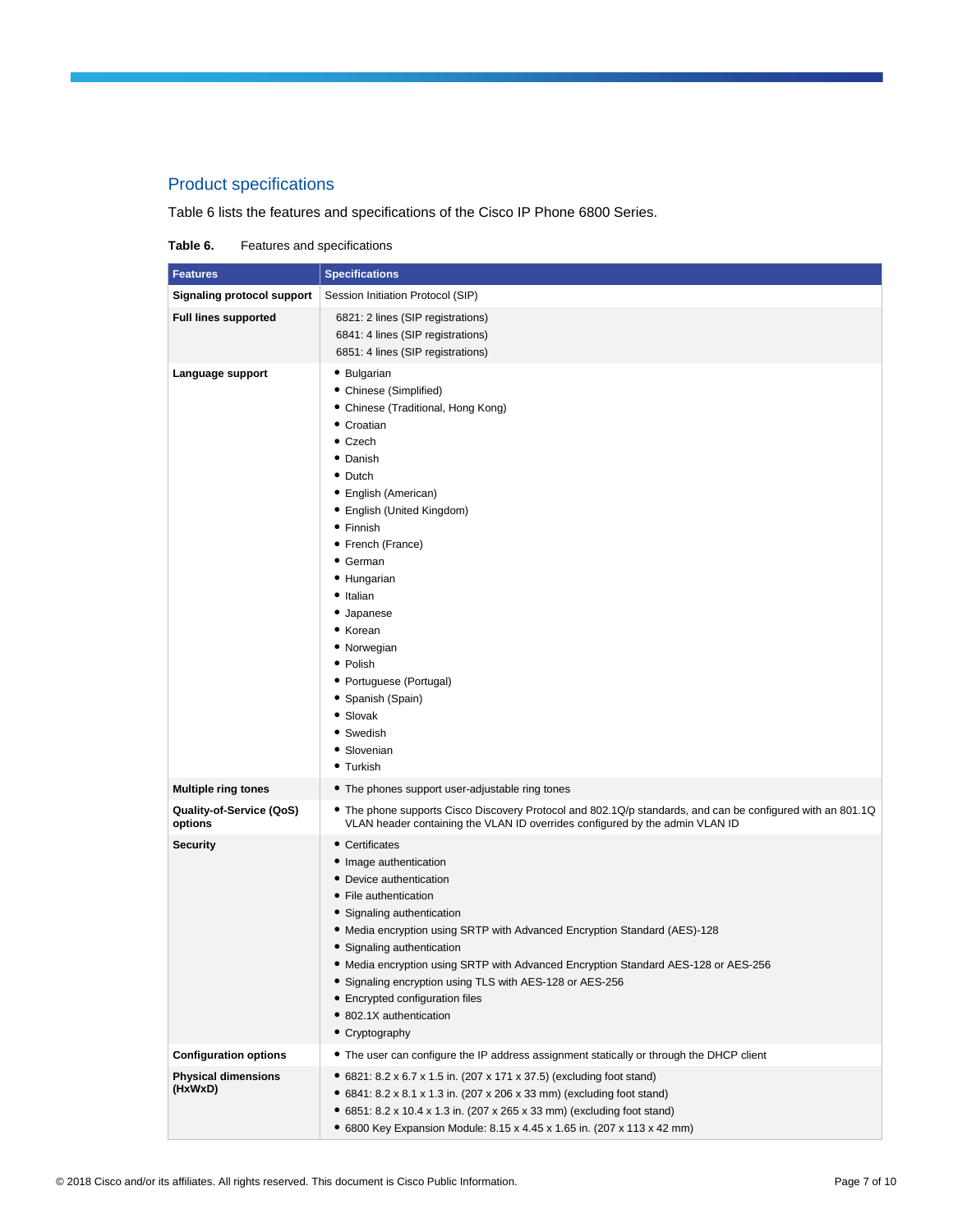| <b>Features</b>                                 | <b>Specifications</b>                                                                                                                                                                                                                                                                                                                                                                                                                                                                                                                                                                                                                                                                                                                                                                                           |
|-------------------------------------------------|-----------------------------------------------------------------------------------------------------------------------------------------------------------------------------------------------------------------------------------------------------------------------------------------------------------------------------------------------------------------------------------------------------------------------------------------------------------------------------------------------------------------------------------------------------------------------------------------------------------------------------------------------------------------------------------------------------------------------------------------------------------------------------------------------------------------|
| Weight                                          | • 6821: 16 oz. (456 g) (excluding foot stand, handset, and package), 18 oz. (512 g) (including foot stand,                                                                                                                                                                                                                                                                                                                                                                                                                                                                                                                                                                                                                                                                                                      |
|                                                 | excluding handset and package)<br>• 6841: 22 oz. (615 g) (excluding foot stand, handset, and package), 24 oz. (682 g) (including foot stand,<br>excluding handset and package)                                                                                                                                                                                                                                                                                                                                                                                                                                                                                                                                                                                                                                  |
|                                                 | • 6851: 22 oz. (615 g) (excluding foot stand, handset, and package), 24 oz. (682 g) (including foot stand,<br>excluding handset and package)                                                                                                                                                                                                                                                                                                                                                                                                                                                                                                                                                                                                                                                                    |
|                                                 | • 6800 Key Expansion Module: 11.5 oz. (320 g)                                                                                                                                                                                                                                                                                                                                                                                                                                                                                                                                                                                                                                                                                                                                                                   |
| <b>Display</b>                                  | • 6821: 2.5 in. (6.4 cm), 240 x 120 pixels                                                                                                                                                                                                                                                                                                                                                                                                                                                                                                                                                                                                                                                                                                                                                                      |
|                                                 | • 6841 and 6851: 3.5 in. (9 cm), 396 x 162 pixels                                                                                                                                                                                                                                                                                                                                                                                                                                                                                                                                                                                                                                                                                                                                                               |
|                                                 | • 6800 Key Expansion Module: Two 3.5-in (9-cm) grayscale backlit LCD displays, 160 x 270 resolution                                                                                                                                                                                                                                                                                                                                                                                                                                                                                                                                                                                                                                                                                                             |
| <b>Ethernet switch</b>                          | • 6821: A 10/100BASE-T Ethernet connection through two RJ-45 ports; one for the LAN connection and the<br>other for a downstream Ethernet device connection such as a PC                                                                                                                                                                                                                                                                                                                                                                                                                                                                                                                                                                                                                                        |
|                                                 | • 6841 and 6851: A 10/100/1000BASE-T Ethernet connection through two RJ-45 ports; one for the LAN<br>connection and the other for a downstream Ethernet device connection such as a PC                                                                                                                                                                                                                                                                                                                                                                                                                                                                                                                                                                                                                          |
| Phone and KEM casing<br>composition             | • Polycarbonate Acrylonitrile Butadiene Styrene (ABS) textured plastic                                                                                                                                                                                                                                                                                                                                                                                                                                                                                                                                                                                                                                                                                                                                          |
| <b>Power requirements</b>                       | • 6821, 6851: Interoperable IEEE 802.3af PoE (Class 2) devices. 5V DC is required; they can be supplied<br>locally at the desktop using one of the optional AC-to-DC country-specific power supplies (such as the CP-<br>6800-PWR-NA= for North America).                                                                                                                                                                                                                                                                                                                                                                                                                                                                                                                                                       |
|                                                 | • 6841: Must be powered with the supplied 5V DC country-specific power supply (such as the CP-6800-PWR-<br>NA= for North America), which is included with the phone.                                                                                                                                                                                                                                                                                                                                                                                                                                                                                                                                                                                                                                            |
|                                                 | • 6800 Key Expansion Module: No local power supply. The KEM receives power from the attached 6851 IP<br>phone. The attached 6851 IP phone may be powered via PoE or the 6800 (5V) power adapter.                                                                                                                                                                                                                                                                                                                                                                                                                                                                                                                                                                                                                |
| <b>Operational temperature</b>                  | • 32° to 104°F (0° to 40°C)                                                                                                                                                                                                                                                                                                                                                                                                                                                                                                                                                                                                                                                                                                                                                                                     |
| Nonoperational<br>temperature shock             | • 14° to 140°F (-10° to 60°C)                                                                                                                                                                                                                                                                                                                                                                                                                                                                                                                                                                                                                                                                                                                                                                                   |
| <b>Humidity</b>                                 | • Operating 10% to 90%, noncondensing<br>• Non-operating 10% to 95%, noncondensing                                                                                                                                                                                                                                                                                                                                                                                                                                                                                                                                                                                                                                                                                                                              |
| <b>Certification and</b><br>compliance for 6821 | • Regulatory compliance:<br>○ CE Markings per directives 2014/30/EU and 2014/35/EU<br>• Safety:<br>• UL 60950 Second Edition<br>© CAN/CSA-C22.2 No. 60950 Second Edition<br>○ EN 60950 Second Edition (including A11 and A12)<br>○ IEC 60950 Second Edition (including A11 and A12)<br>○ AS/NZS 60950<br>• EMC - Emissions<br>○ 47CFR Part 15 (CFR 47) Class B<br>○ AS/NZS CISPR32:2015 Class B<br>CISPR 32: 2015 COR1:2016 Class B<br>∘ EN55032: 2015+AC:2016<br>∘ ICES003 Class B<br>© EN61000-3-2:2014 and IEC 61000-3-2:2014<br>• EN61000-3-3:2013 and IEC61000-3-3:2013<br>• VCCI Class B<br>$\bullet$ EMC – Immunity<br>∘ EN55024<br>∘ CISPR24<br>∘ Armadillo Light<br>• Telecom<br>∘ FCC Part 68 HAC<br>© CS-03-HAC<br>◦ AS/ACIF S004<br>○ AS/ACIF S040<br>∘ NZ PTC 220<br>∘ Industry standards: TIA 810 |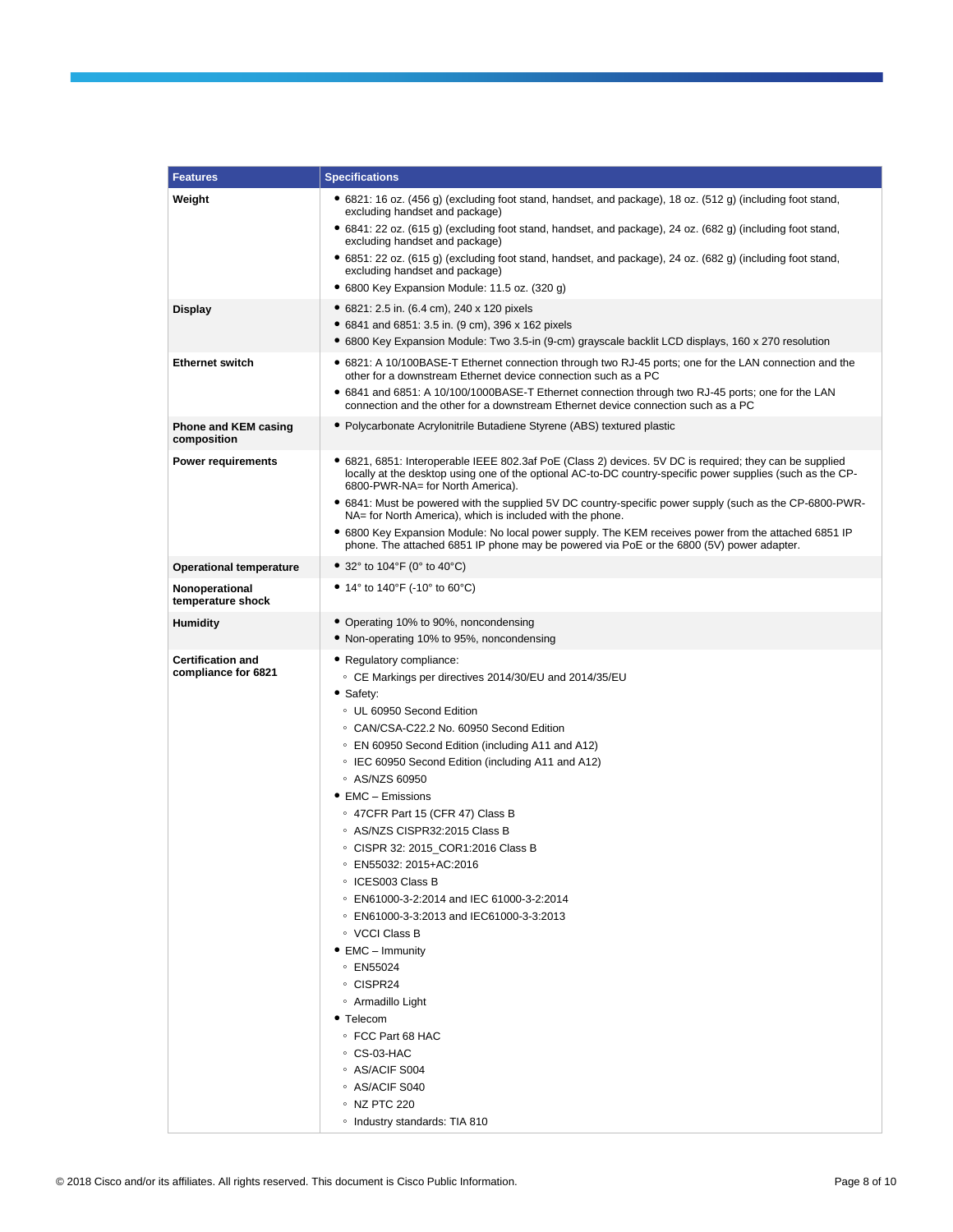| <b>Features</b>           | <b>Specifications</b>                                                      |
|---------------------------|----------------------------------------------------------------------------|
|                           | • Industry standards: IEEE 802.3 Ethernet, IEEE 802.3af                    |
| <b>Certification and</b>  | • Regulatory compliance:                                                   |
| compliance for 6841, 6851 | ○ CE Markings per directives 2004/108/EC and 2014/30/EU                    |
|                           | • Safety:                                                                  |
|                           | ○ UL 60950 Second Edition                                                  |
|                           | ○ CAN/CSA-C22.2 No. 60950 Second Edition                                   |
|                           | ○ EN 60950 Second Edition (including A11 & A12)                            |
|                           | ○ IEC 60950 Second Edition (including A11 & A12)                           |
|                           | ○ AS/NZS 60950                                                             |
|                           | $\bullet$ EMC - Emissions                                                  |
|                           | ○ 47CFR Part 15 (CFR 47) Class B                                           |
|                           | ○ AS/NZS CISPR32:2015 Class B                                              |
|                           | © CISPR 32: 2015_COR1:2016 Class B                                         |
|                           | © EN55032: 2015+AC:2016                                                    |
|                           | ○ ICES003 Class B                                                          |
|                           | © EN61000-3-2:2014 and IEC 61000-3-2:2014                                  |
|                           | © EN61000-3-3:2013 and IEC61000-3-3:2013                                   |
|                           | $\bullet$ EMC - Immunity                                                   |
|                           | ∘ EN55024                                                                  |
|                           | ◦ CISPR24                                                                  |
|                           | ○ Armadillo Light                                                          |
|                           | • Telecom                                                                  |
|                           | ∘ FCC Part 68 HAC                                                          |
|                           | © CS-03-HAC                                                                |
|                           | ◦ AS/ACIF S004                                                             |
|                           | ◦ AS/ACIF S040                                                             |
|                           | ∘ NZ PTC 220                                                               |
|                           | <sup>o</sup> Industry standards: TIA 810 and TIA 920                       |
|                           | • Industry standards: IEEE 802.3 Ethernet, IEEE 802.3af (for CP-6851 only) |

## Ordering information

Table 7 gives ordering information for the phones and their accessories. All of the 6800 MPP phones support Remote Configuration (RC). It is no longer necessary to order specific "RC" SKUs to use the RC function.

**Table 7.** Ordering information

| Part number        | <b>Product description</b>                                                            |
|--------------------|---------------------------------------------------------------------------------------|
| CP-6821-3PCC-K9=   | Cisco IP Phone 6821                                                                   |
| CP-6821-3PW-K9     | Cisco IP Phone 6821 with power adapter. The NA or AU clips are options under this SKU |
| CP-6841-3PW-NA-K9= | Cisco IP Phone 6841 with power adapter for North America                              |
| CP-6841-3PW-CE-K9= | Cisco IP Phone 6841 with power adapter for Europe                                     |
| CP-6841-3PW-UK-K9= | Cisco IP Phone 6841 with power adapter for the United Kingdom                         |
| CP-6841-3PW-AU-K9= | Cisco IP Phone 6841 with power adapter for Australia/New Zealand                      |
| CP-6851-3PCC-K9=   | Cisco IP Phone 6851                                                                   |
| CP-6851-3PW-NA-K9= | Cisco IP Phone 6851 with power adapter for North America                              |
| CP-6851-3PW-CE-K9= | Cisco IP Phone 6851 with power adapter for Europe                                     |
| CP-6851-3PW-UK-K9= | Cisco IP Phone 6851 with power adapter for the United Kingdom                         |
| CP-6851-3PW-AU-K9= | Cisco IP Phone 6851 with power adapter for Australia/New Zealand                      |
| CP-68KEM-3PCC=     | Optional Cisco IP 6800 Key Expansion Module                                           |
| $CP-6800-WMK=$     | Spare Wall Mount Kit for IP Phone 6800 Series                                         |